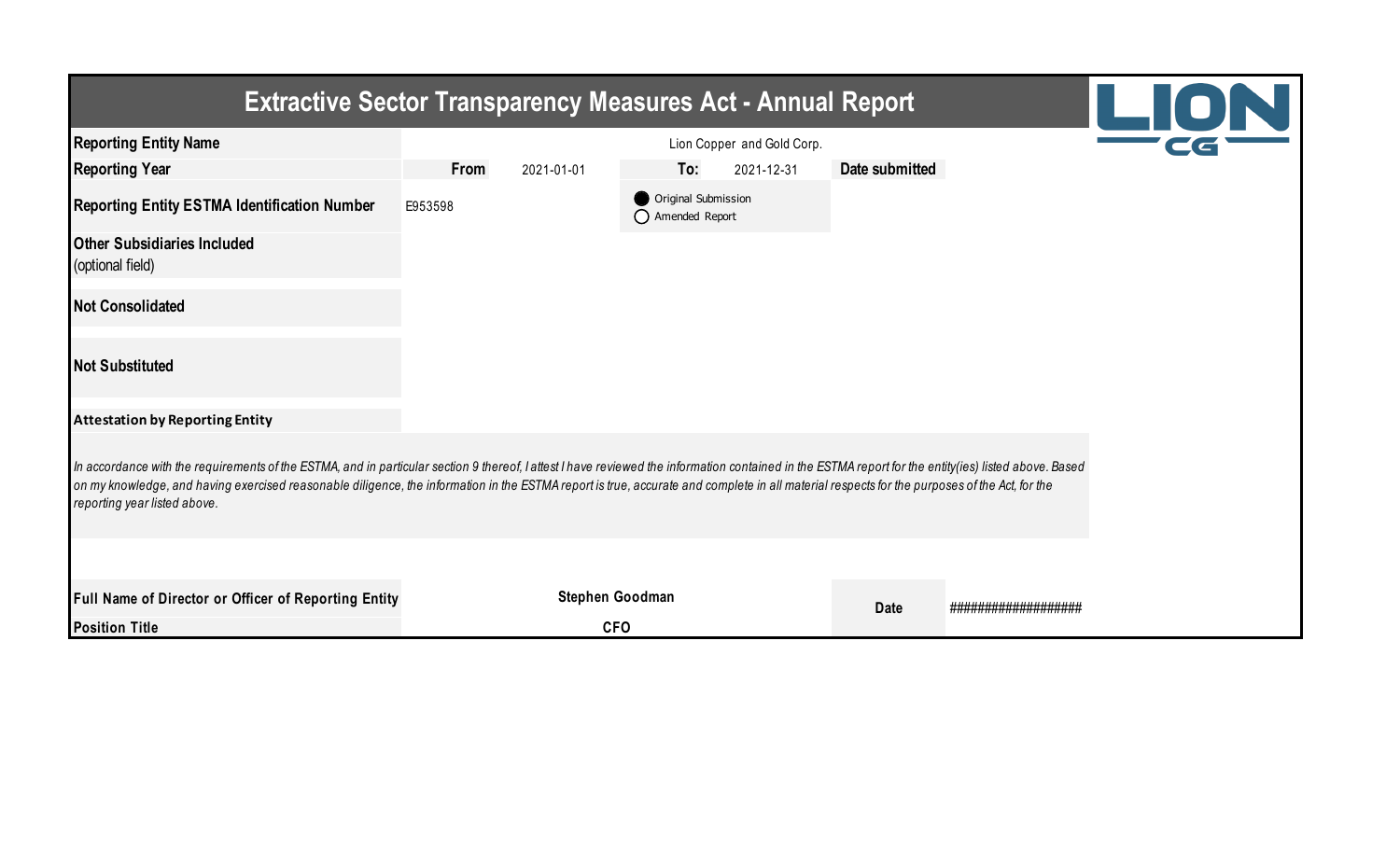| Extractive Sector Transparency Measures Act - Annual Report                                                                                                        |                                                                                                                                  |                                                                                 |       |           |         |                                |                |                  |                                               |                                      |                     |  |
|--------------------------------------------------------------------------------------------------------------------------------------------------------------------|----------------------------------------------------------------------------------------------------------------------------------|---------------------------------------------------------------------------------|-------|-----------|---------|--------------------------------|----------------|------------------|-----------------------------------------------|--------------------------------------|---------------------|--|
| <b>Reporting Year</b><br><b>Reporting Entity Name</b><br>Reporting Entity ESTMA<br>Identification Number<br><b>Subsidiary Reporting Entities (if</b><br>necessary) | To:<br>From:<br>2021-01-01<br>2021-12-31<br><b>Currency of the Report</b><br><b>USD</b><br>Lion Copper and Gold Corp.<br>E953598 |                                                                                 |       |           |         |                                |                |                  |                                               |                                      |                     |  |
|                                                                                                                                                                    | <b>Payments by Payee</b>                                                                                                         |                                                                                 |       |           |         |                                |                |                  |                                               |                                      |                     |  |
| Country                                                                                                                                                            | Payee Name <sup>1</sup>                                                                                                          | Departments, Agency, etc<br>within Payee that Received<br>Payments <sup>2</sup> | Taxes | Royalties | Fees    | <b>Production Entitlements</b> | <b>Bonuses</b> | <b>Dividends</b> | Infrastructure<br><b>Improvement Payments</b> | <b>Total Amount paid to</b><br>Payee | Notes <sup>34</sup> |  |
| United States of America                                                                                                                                           | Government of the United States                                                                                                  | Bureau of Land Management                                                       |       |           | 350,000 |                                |                |                  |                                               | 350,000                              |                     |  |
|                                                                                                                                                                    |                                                                                                                                  |                                                                                 |       |           |         |                                |                |                  |                                               |                                      |                     |  |
|                                                                                                                                                                    |                                                                                                                                  |                                                                                 |       |           |         |                                |                |                  |                                               |                                      |                     |  |
|                                                                                                                                                                    |                                                                                                                                  |                                                                                 |       |           |         |                                |                |                  |                                               |                                      |                     |  |
|                                                                                                                                                                    |                                                                                                                                  |                                                                                 |       |           |         |                                |                |                  |                                               |                                      |                     |  |
|                                                                                                                                                                    |                                                                                                                                  |                                                                                 |       |           |         |                                |                |                  |                                               |                                      |                     |  |
|                                                                                                                                                                    |                                                                                                                                  |                                                                                 |       |           |         |                                |                |                  |                                               |                                      |                     |  |
|                                                                                                                                                                    |                                                                                                                                  |                                                                                 |       |           |         |                                |                |                  |                                               |                                      |                     |  |
|                                                                                                                                                                    |                                                                                                                                  |                                                                                 |       |           |         |                                |                |                  |                                               |                                      |                     |  |
|                                                                                                                                                                    |                                                                                                                                  |                                                                                 |       |           |         |                                |                |                  |                                               |                                      |                     |  |
|                                                                                                                                                                    |                                                                                                                                  |                                                                                 |       |           |         |                                |                |                  |                                               |                                      |                     |  |
|                                                                                                                                                                    |                                                                                                                                  |                                                                                 |       |           |         |                                |                |                  |                                               |                                      |                     |  |
|                                                                                                                                                                    |                                                                                                                                  |                                                                                 |       |           |         |                                |                |                  |                                               |                                      |                     |  |
|                                                                                                                                                                    |                                                                                                                                  |                                                                                 |       |           |         |                                |                |                  |                                               |                                      |                     |  |
|                                                                                                                                                                    |                                                                                                                                  |                                                                                 |       |           |         |                                |                |                  |                                               |                                      |                     |  |
|                                                                                                                                                                    |                                                                                                                                  |                                                                                 |       |           |         |                                |                |                  |                                               |                                      |                     |  |
|                                                                                                                                                                    |                                                                                                                                  |                                                                                 |       |           |         |                                |                |                  |                                               |                                      |                     |  |
| <b>Additional Notes:</b>                                                                                                                                           |                                                                                                                                  |                                                                                 |       |           |         |                                |                |                  |                                               |                                      |                     |  |